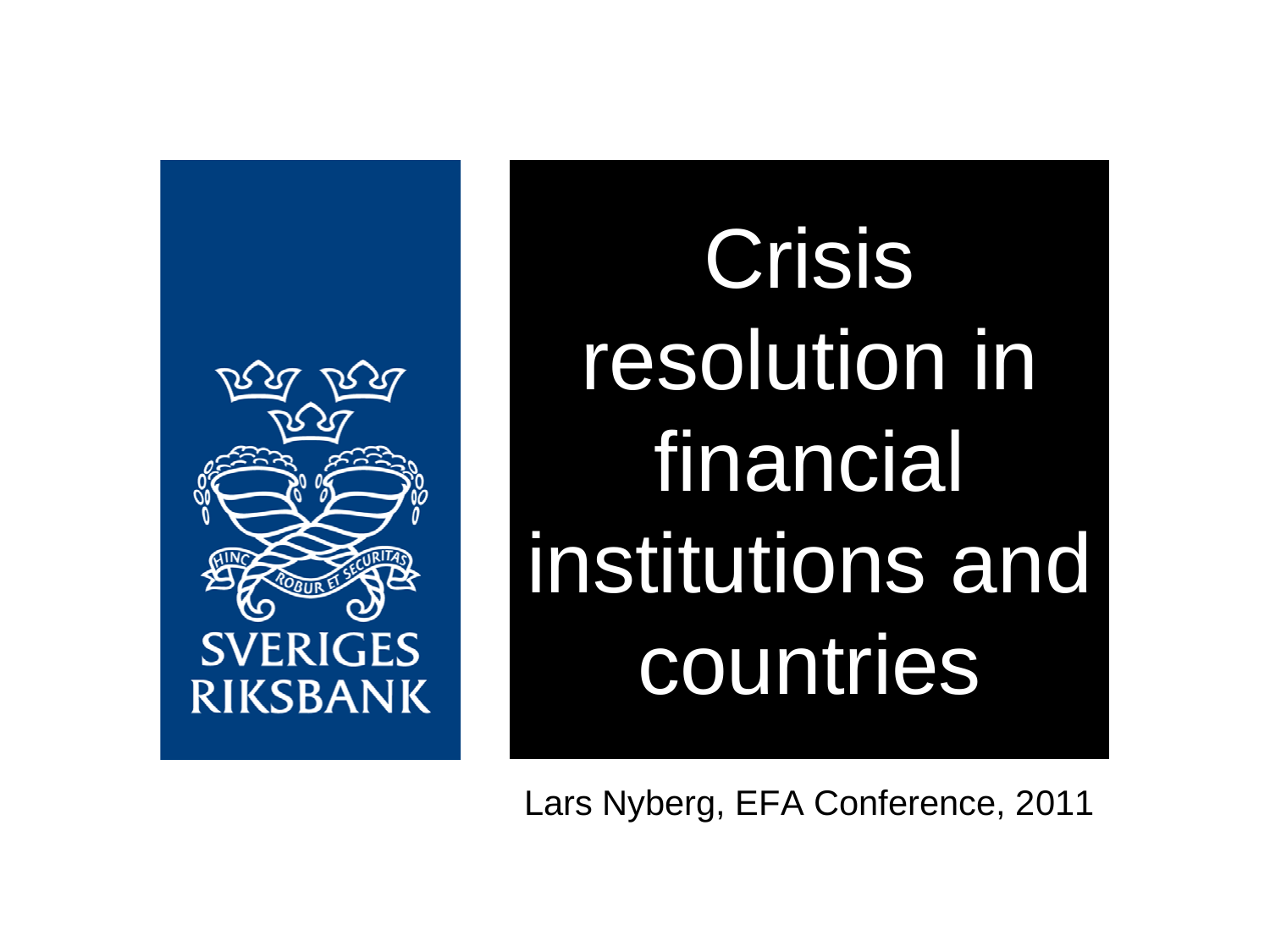

# **Evolution of the crisis**

- July 2007: US housing market and toxic assets in the financial system
- September 2008: Lehman and the liquidity crisis
- 2009: Sharp fall in demand and production in the developed economies (credit crunch)
- Spring 2010: Greece and the European sovereign debt crisis.

resolution

■ Summer 2011: Investors lose confidence in the EU (and US) political process for crisis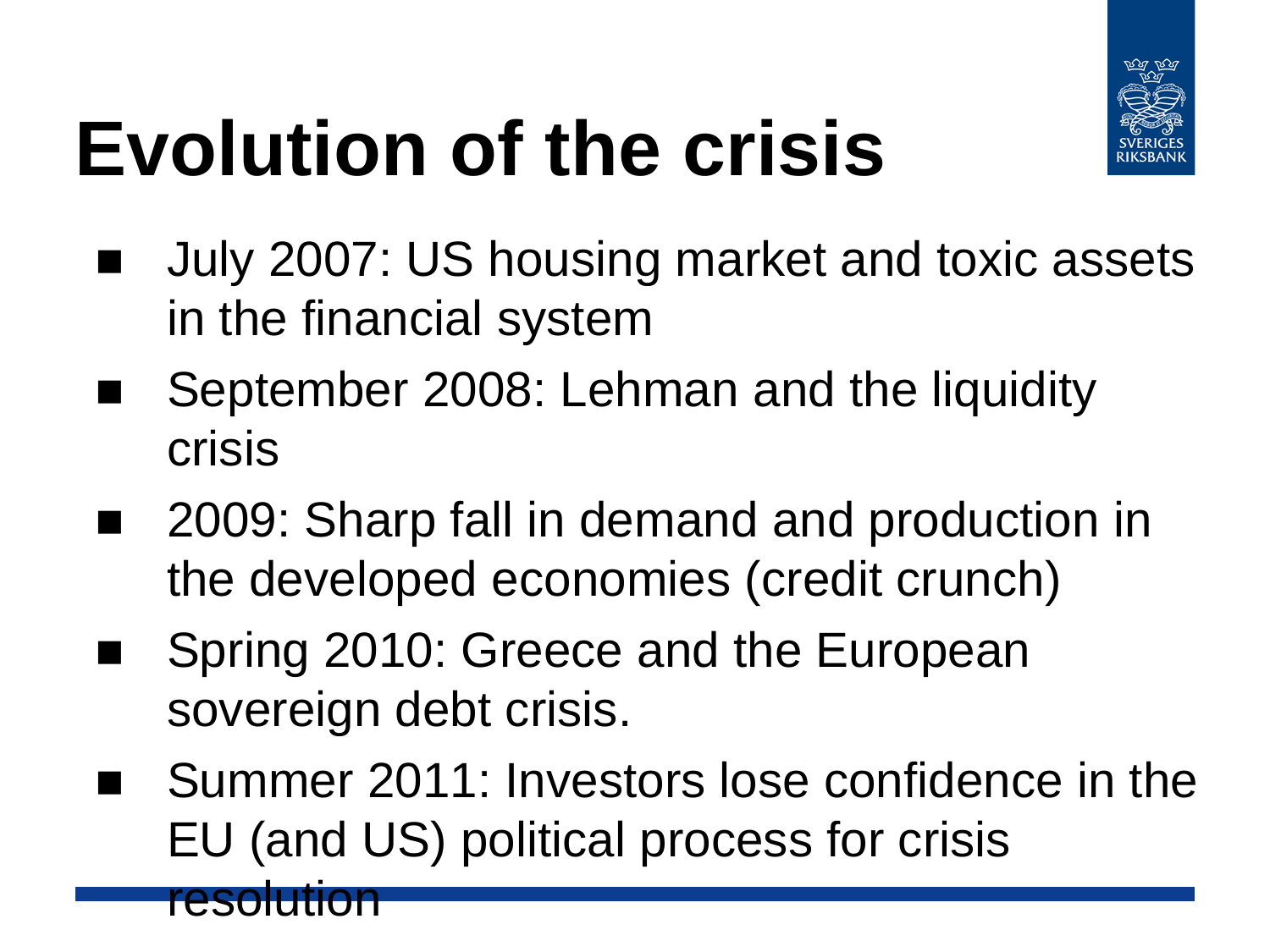

# **Loss of confidence**

#### In the EMU area:

- Several last minute agreements
- Non credible statements ("Greece will make it")
- **No political solution in sight**
- $\blacksquare$  In the US:
	- **Internal fight in Congress prevents a credible** handling of the budget deficit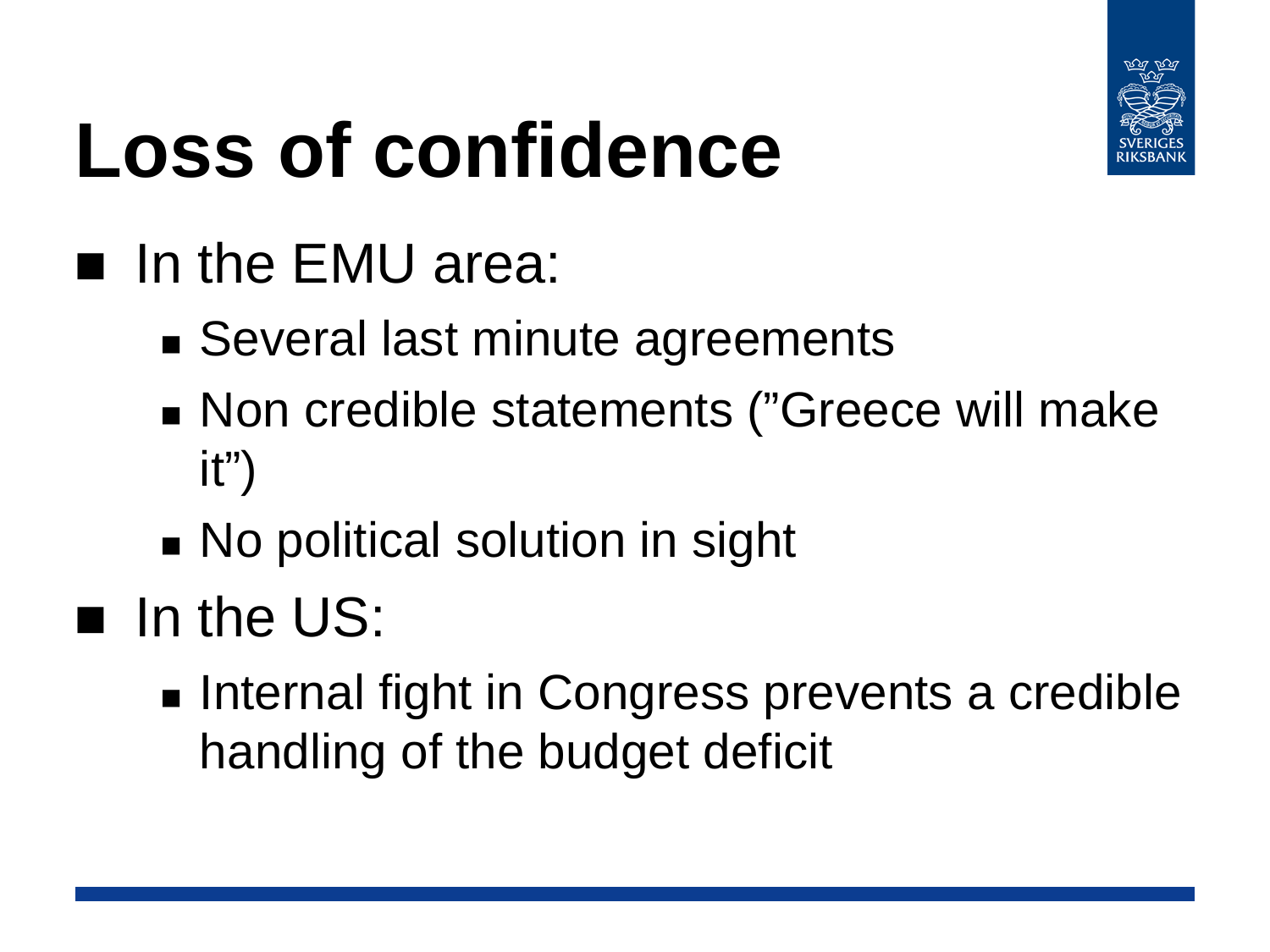#### **The political side of the crisis**



- "Chicken race" may be necessary
	- To minimise moral hazard (Greece etc)
	- To maximise public support domestically (Germany)
- $\blacksquare$  Investors may understand this  $-$  but there is still a great risk of the process failing
- The crisis management process is an increasing risk to financial stability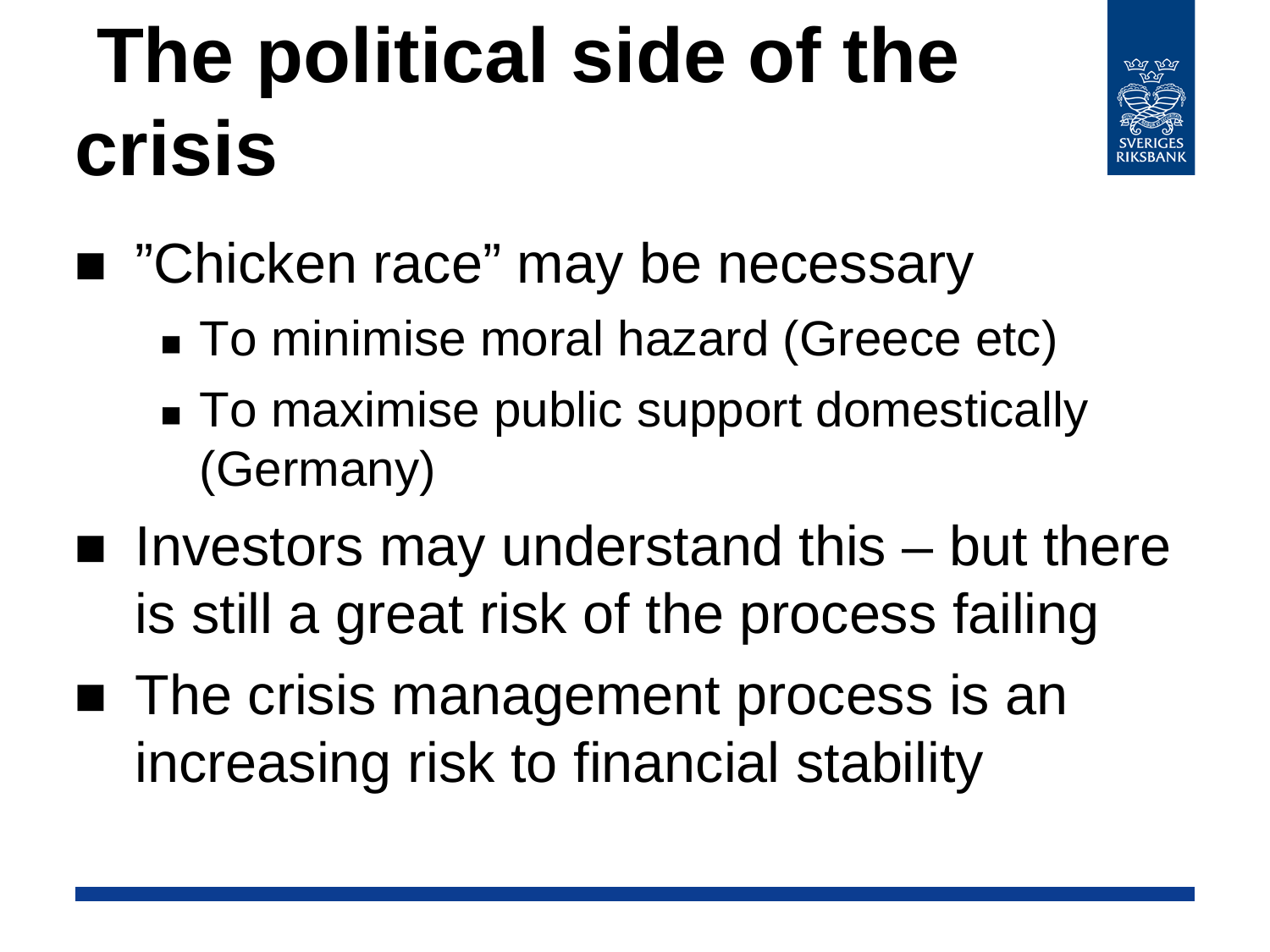

# **Not only** *sovereign* **debt…**

#### High indebtedness in Portugal

The indebtedness of the private sector has increased significantly, in line with the new regime of permanently lower and more stable interest rates

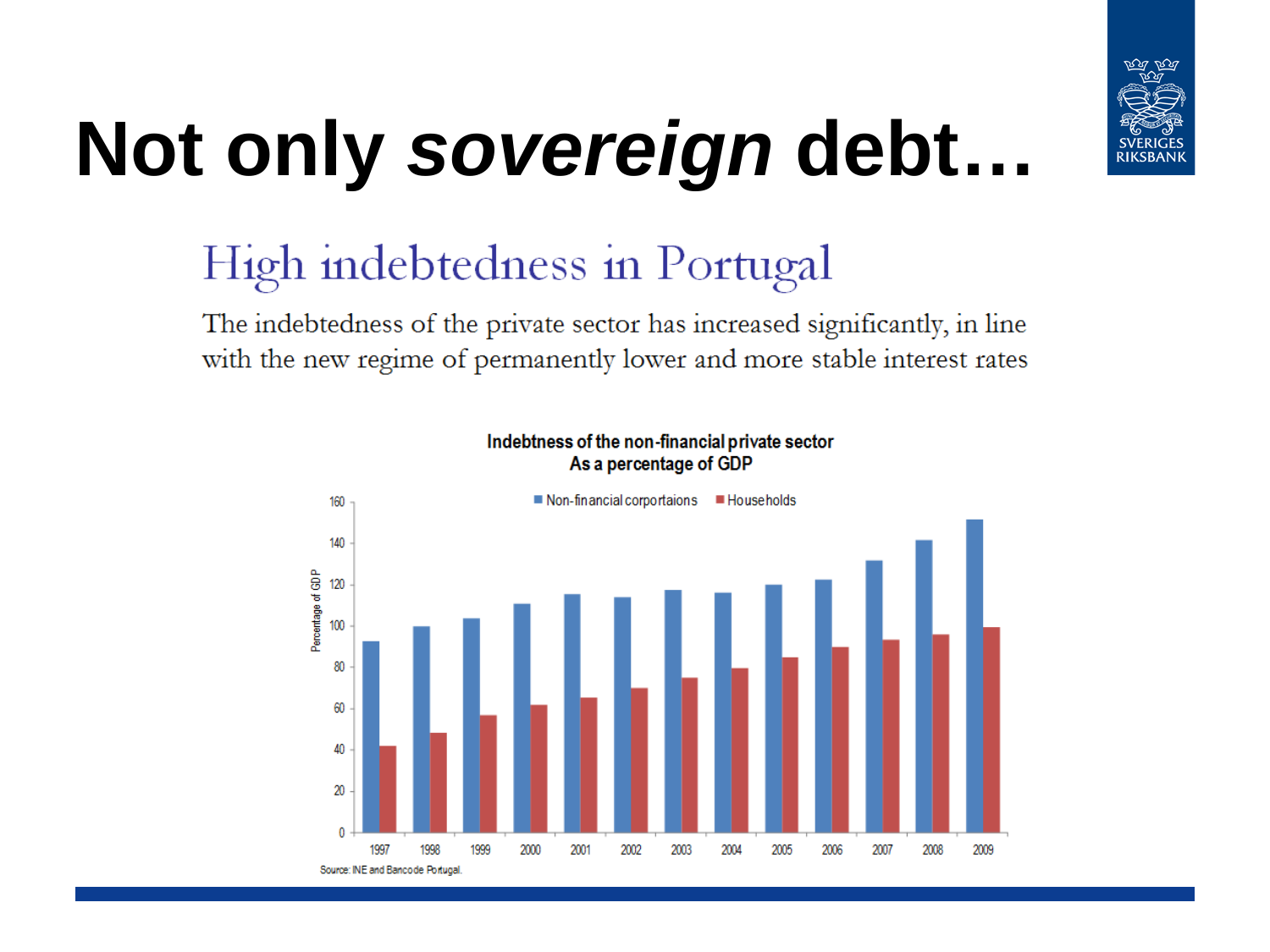

# **Sovereign-bank loop**

- **Problems in banking sector can cause** problems for sovereigns (Ireland)
- **Problems in sovereigns can cause** problems for banking sector (Greece, Portugal)
- Breaking the loop requires abiltity to resolve banks in orderly manner without using state funds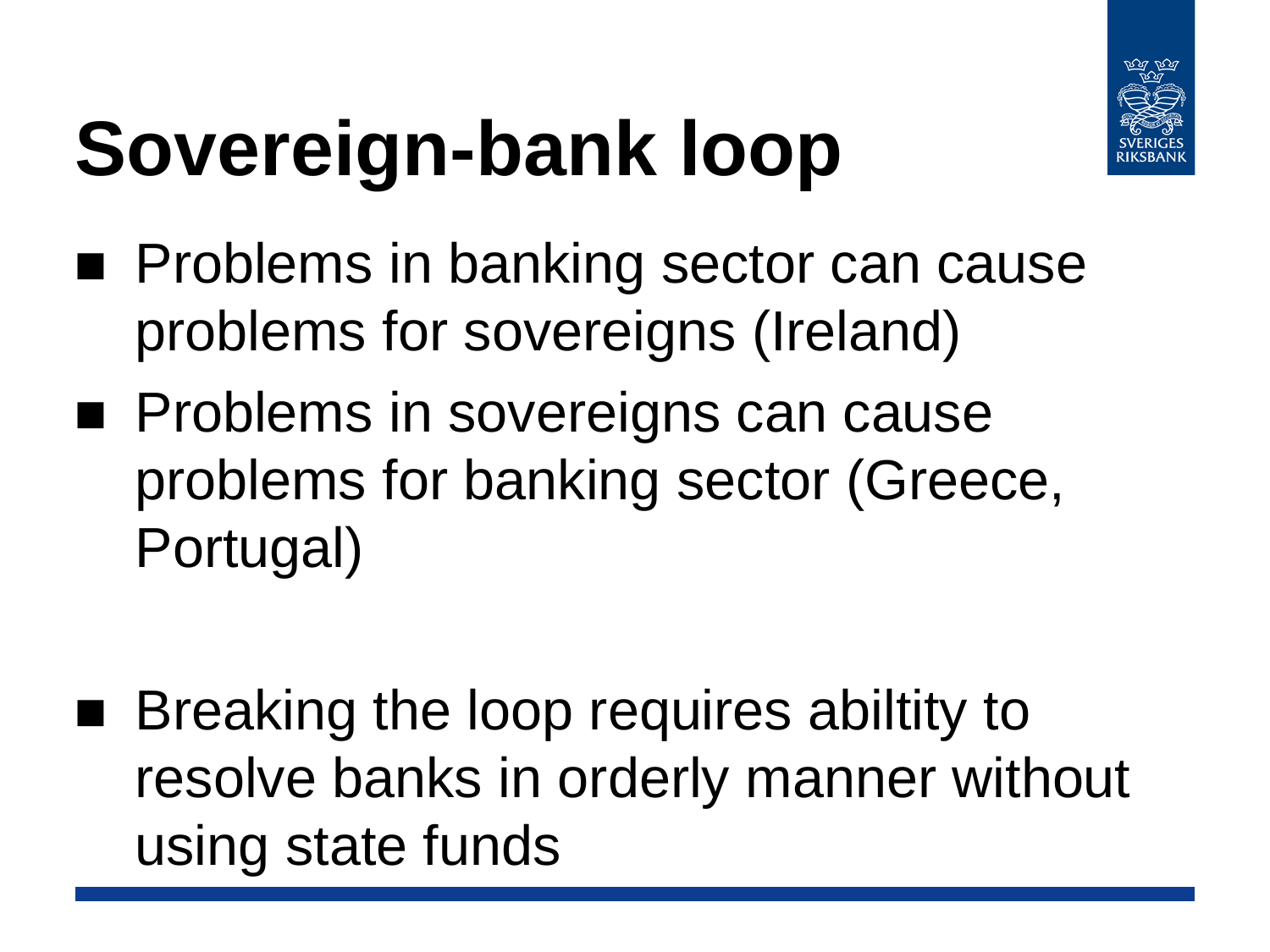### **Cross-border bank regulation**



■ Dirk Schoenmaker's triangle of policy objectives:

Global Financial **Stability** Foster Cross-

Only 2 of the 3 policy objectives can be achieved!

Border Banking

Preserve National Authority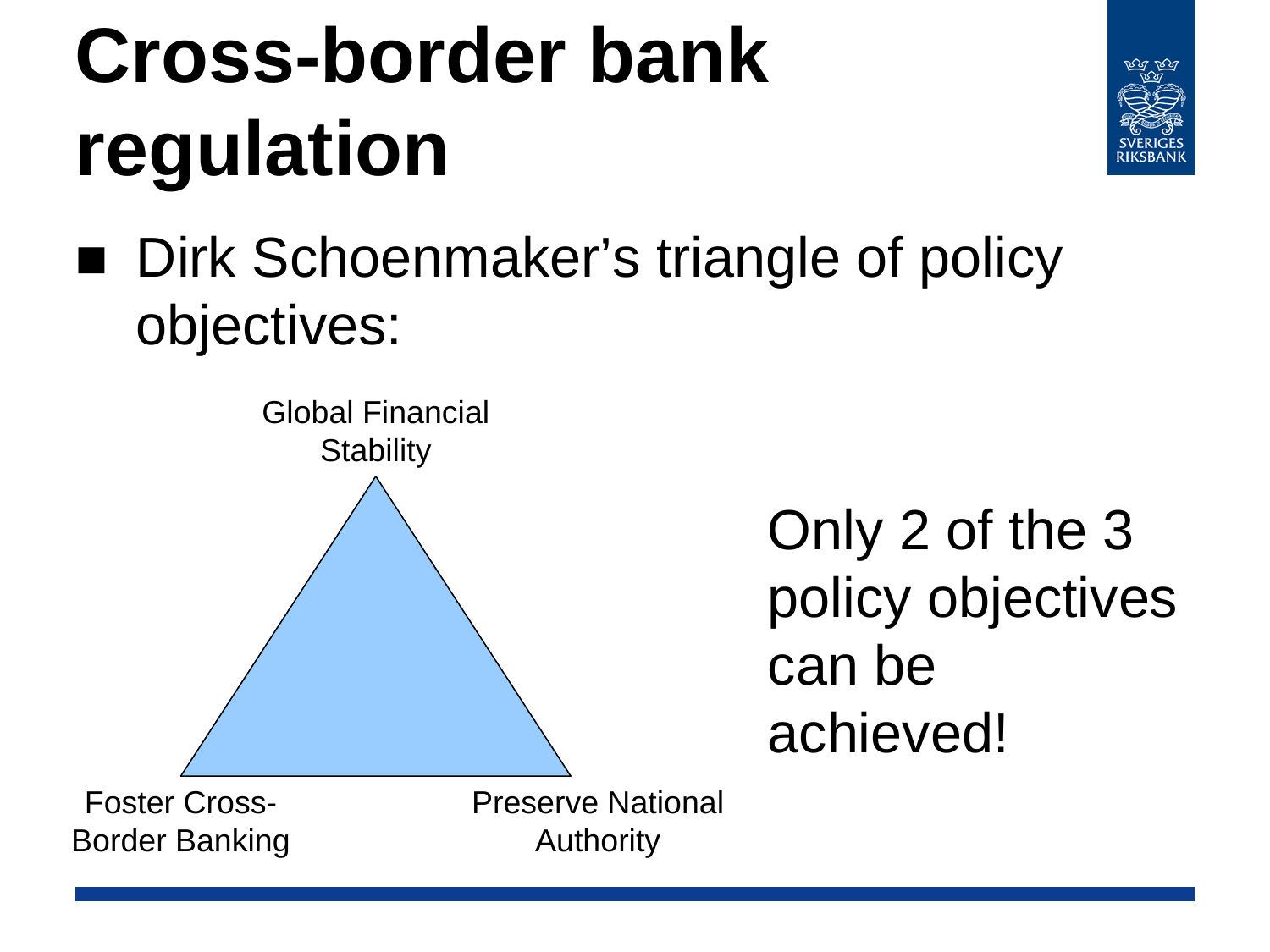

# **Pre-crisis policy objectives**

- Pre-crisis, focus was on fostering cross-border banking and preserving national authority
- Cross-border banking was allowed to boom without the necessary evolution of policies to protect global financial stability Global Financial

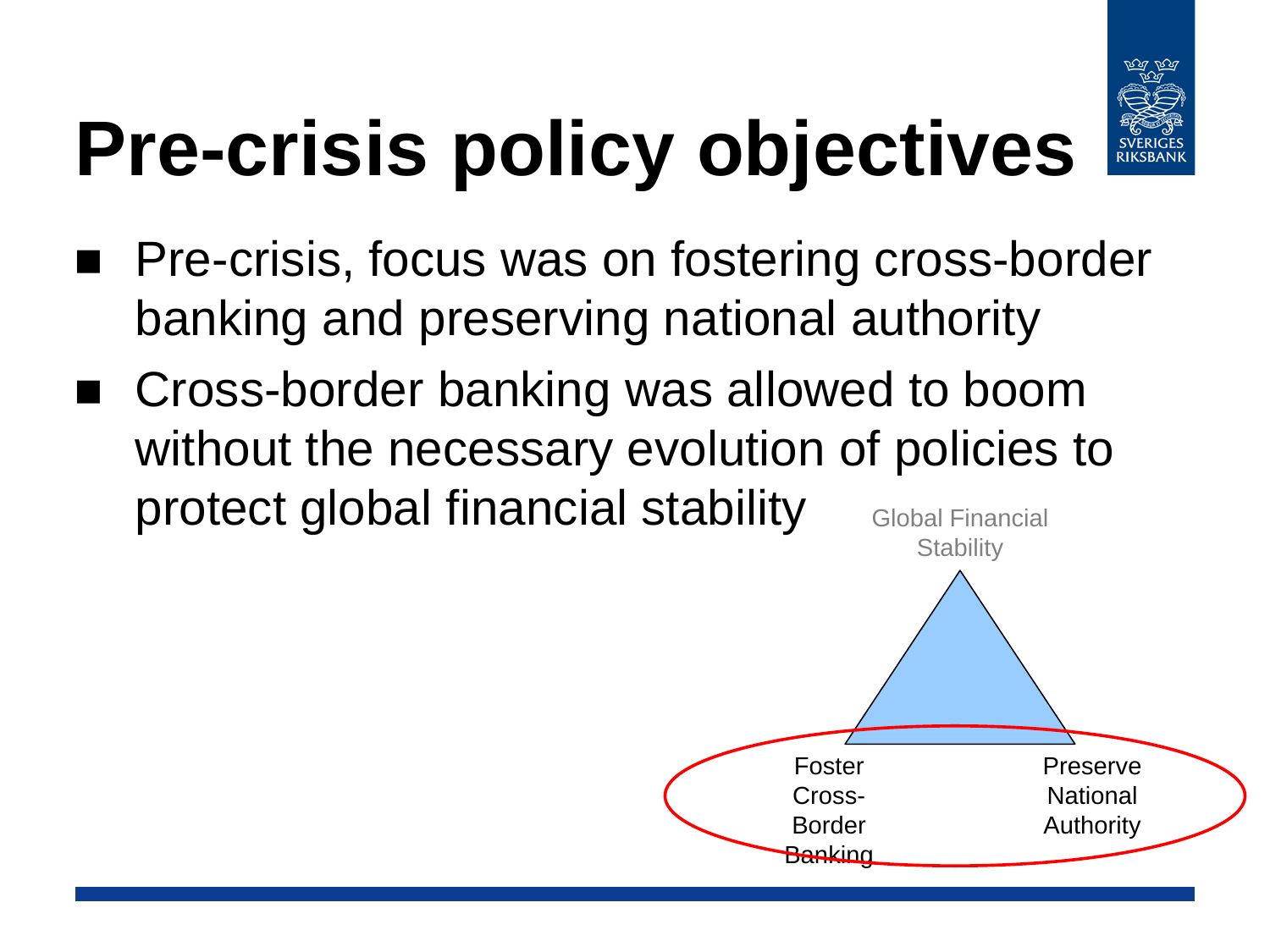

# **Changing the policy focus**

- To enhance focus on protecting global FS, need to develop policies that:
	- Reduce national authority  $-$  eg burden sharing, international macroprudential or resolution authority; or
	- Restrict cross-border banking eg increasing capital requirements on cross-border banks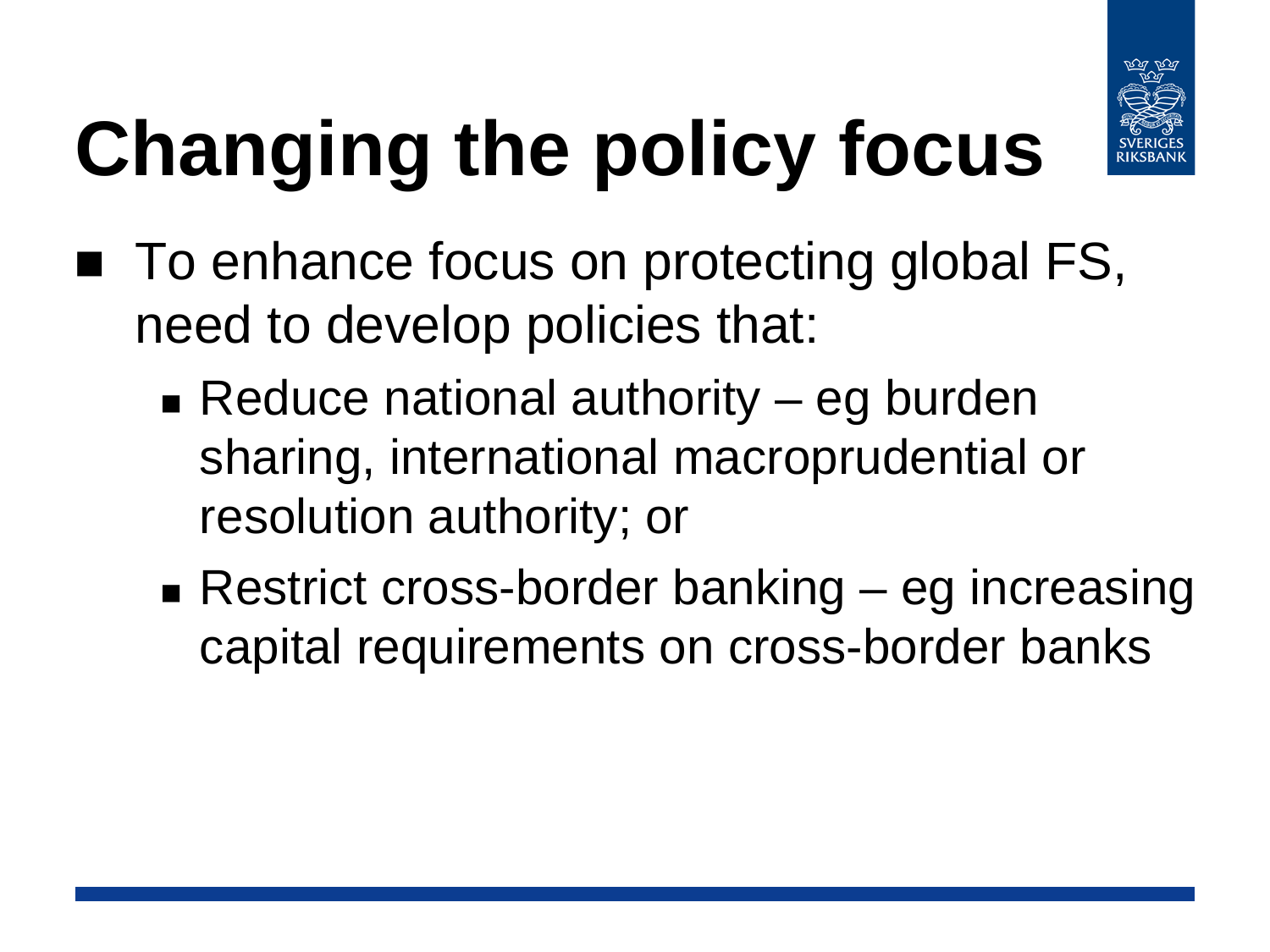#### **Resolving cross-border banks**



- Three broad approaches:
	- **J**universialism
	- **Ferritoriality**
	- **Modified universialism**
- **Territoriality is default option, unless** modified unviersialism can be made to work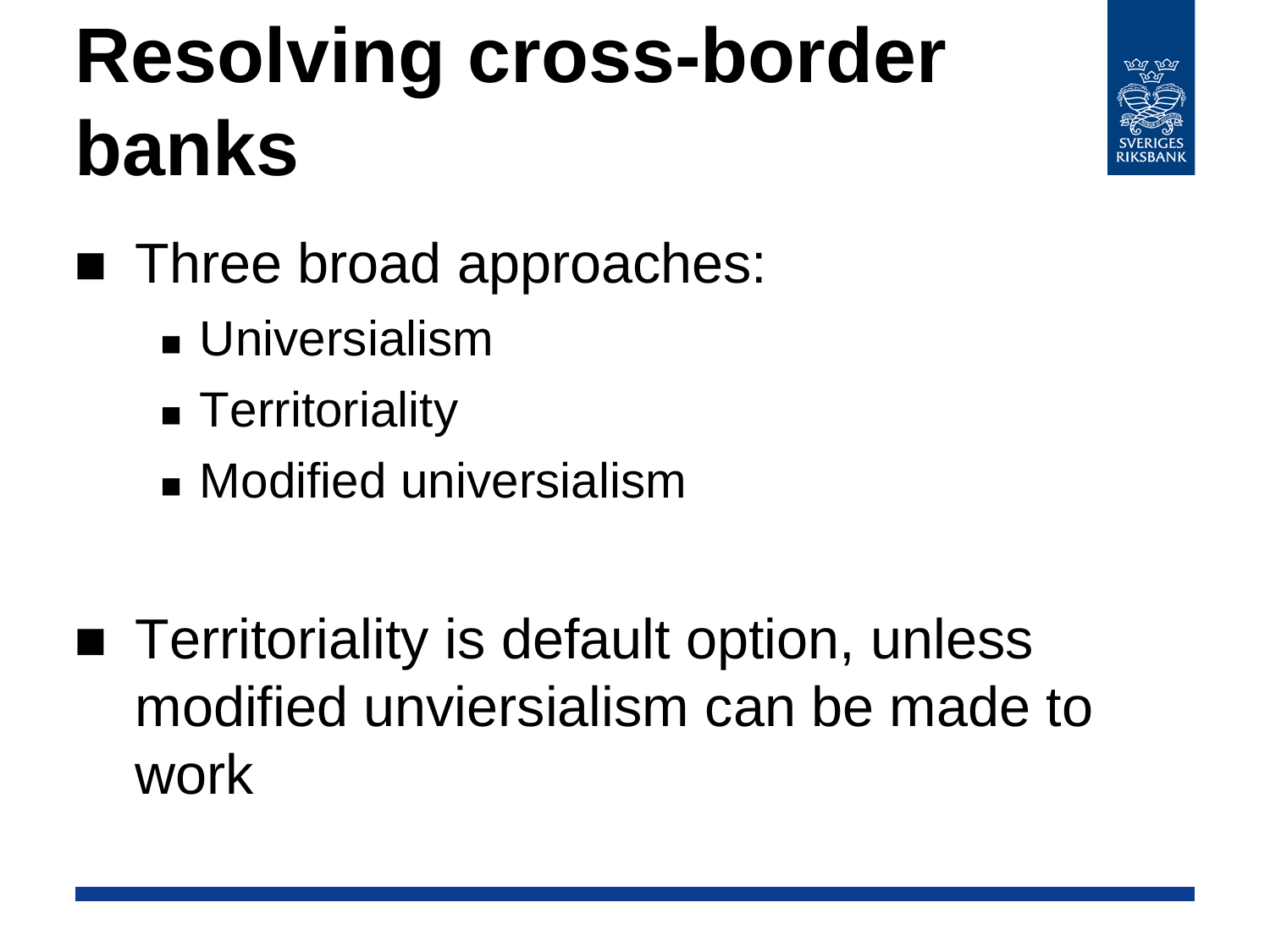

#### **Universialism**

- Requires countries to give up a degree of national authority
- Supra-national supervision / resolution authority
- Agreement on burden-sharing

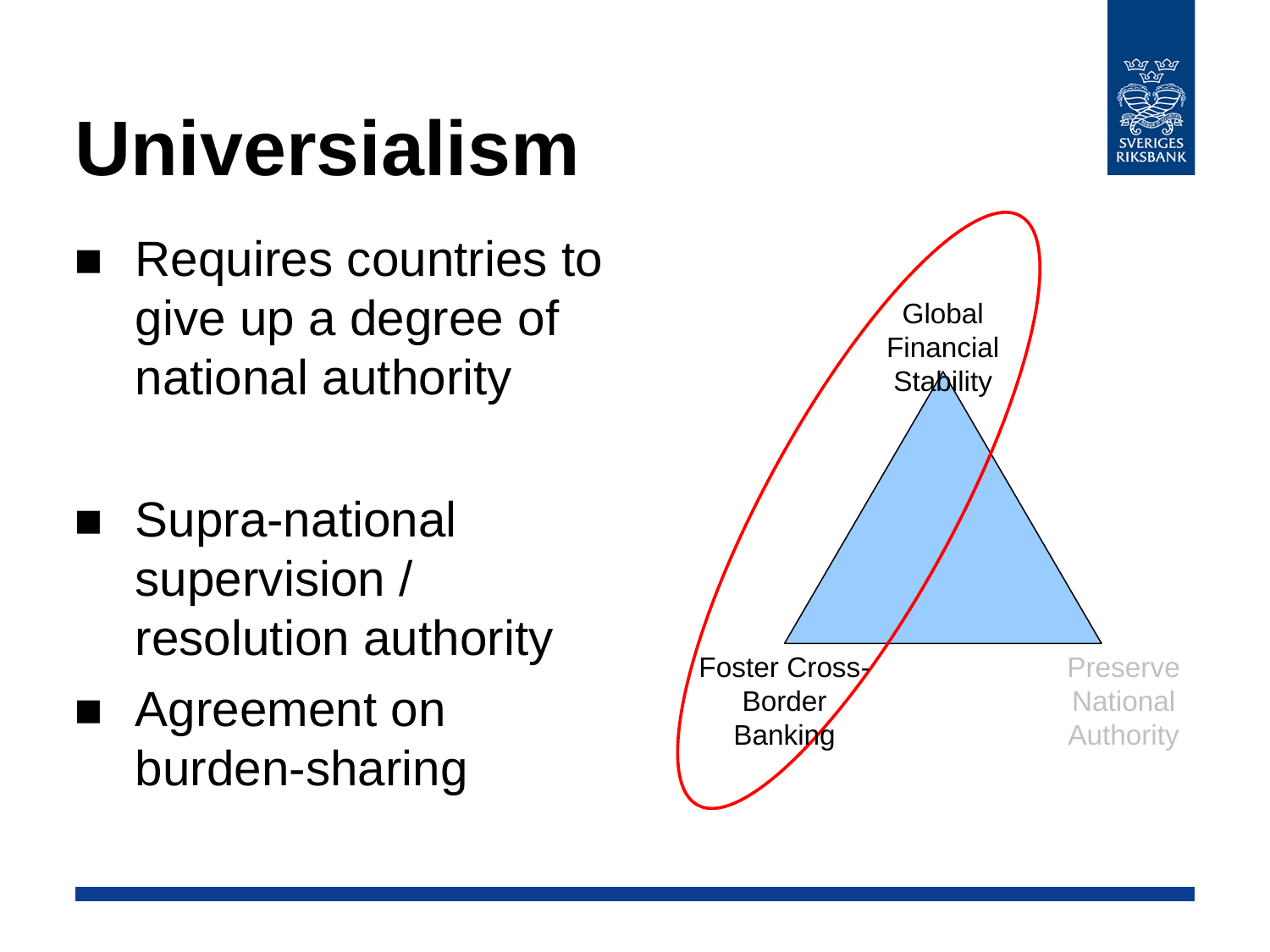#### **Territoriality**

- Requires restriction on global financial integration
- **National supervisors** requiring subsiduarisation
- Ring-fencing assets

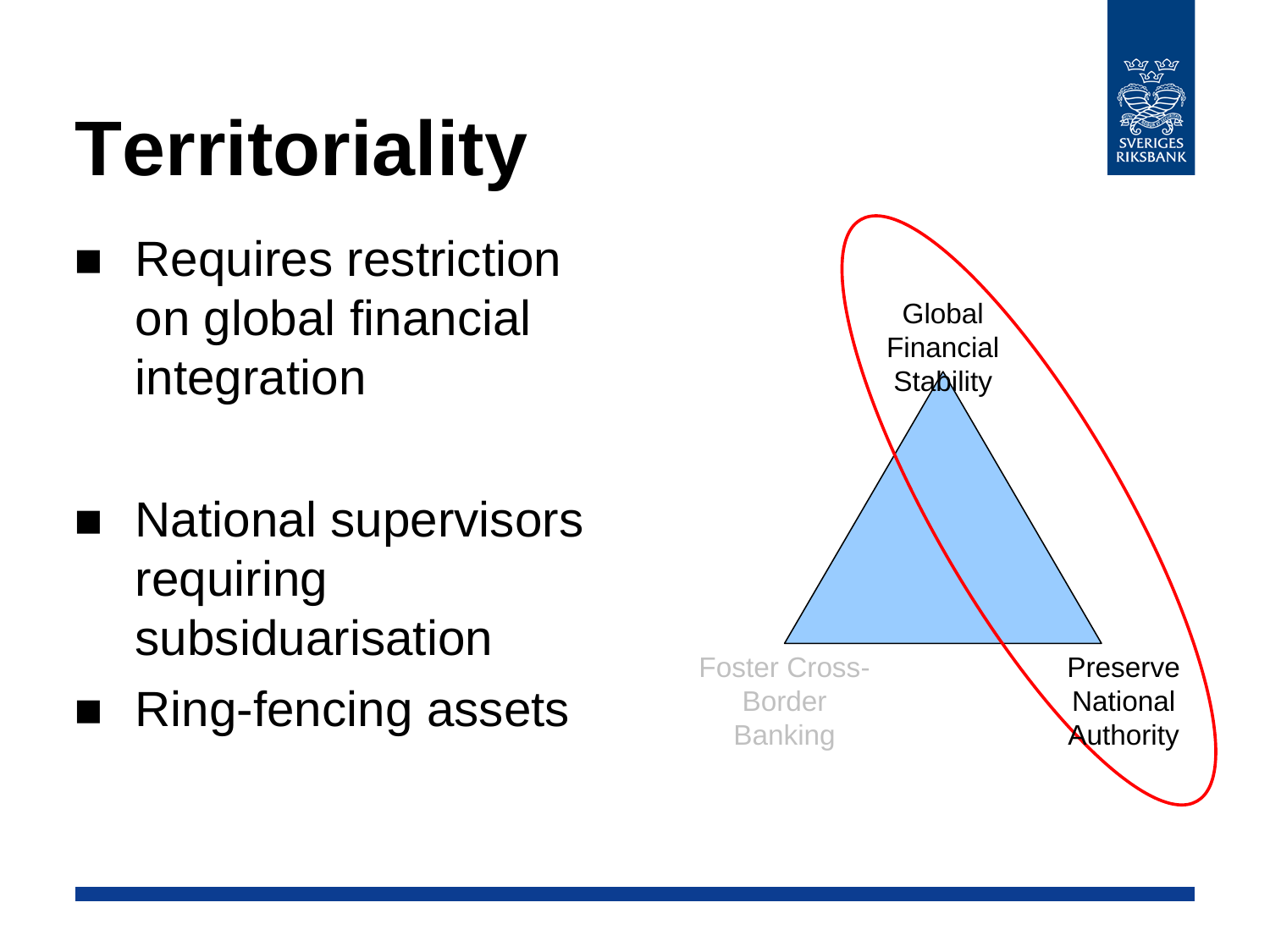

# **Modified Universialism**

- Intermediate approach
- Greater convergence of resolution regimes
- Concordat on crisis management and incentives for cooperation?

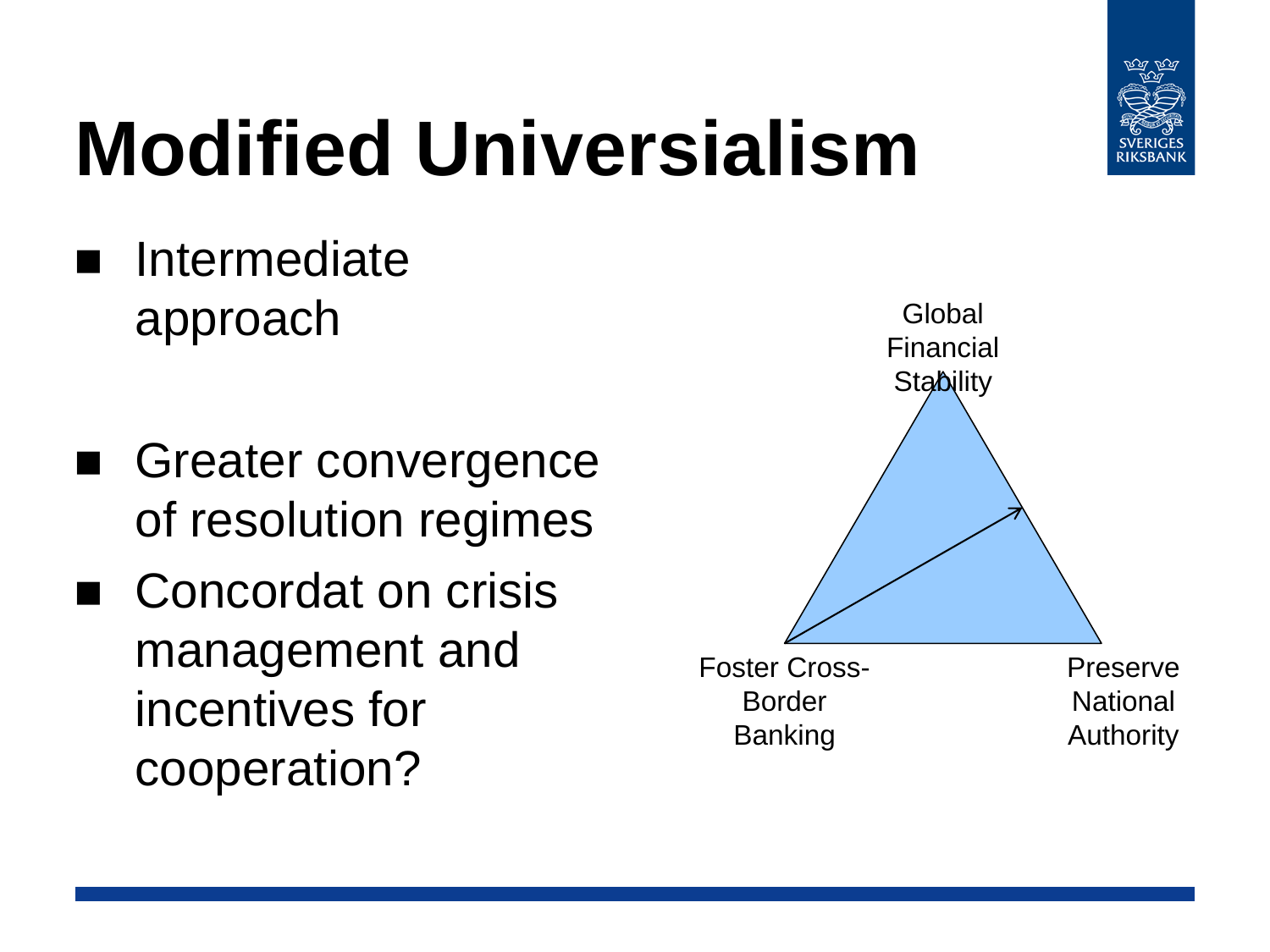

# **So, what is being done?**

- Development of *national* regimes that can resolve domestic banks (US, UK, European Commission)
- Development of tools to resolve large, complex financial institutions (LCFI:s), *national and cross border*
- Burden sharing still too hot a subject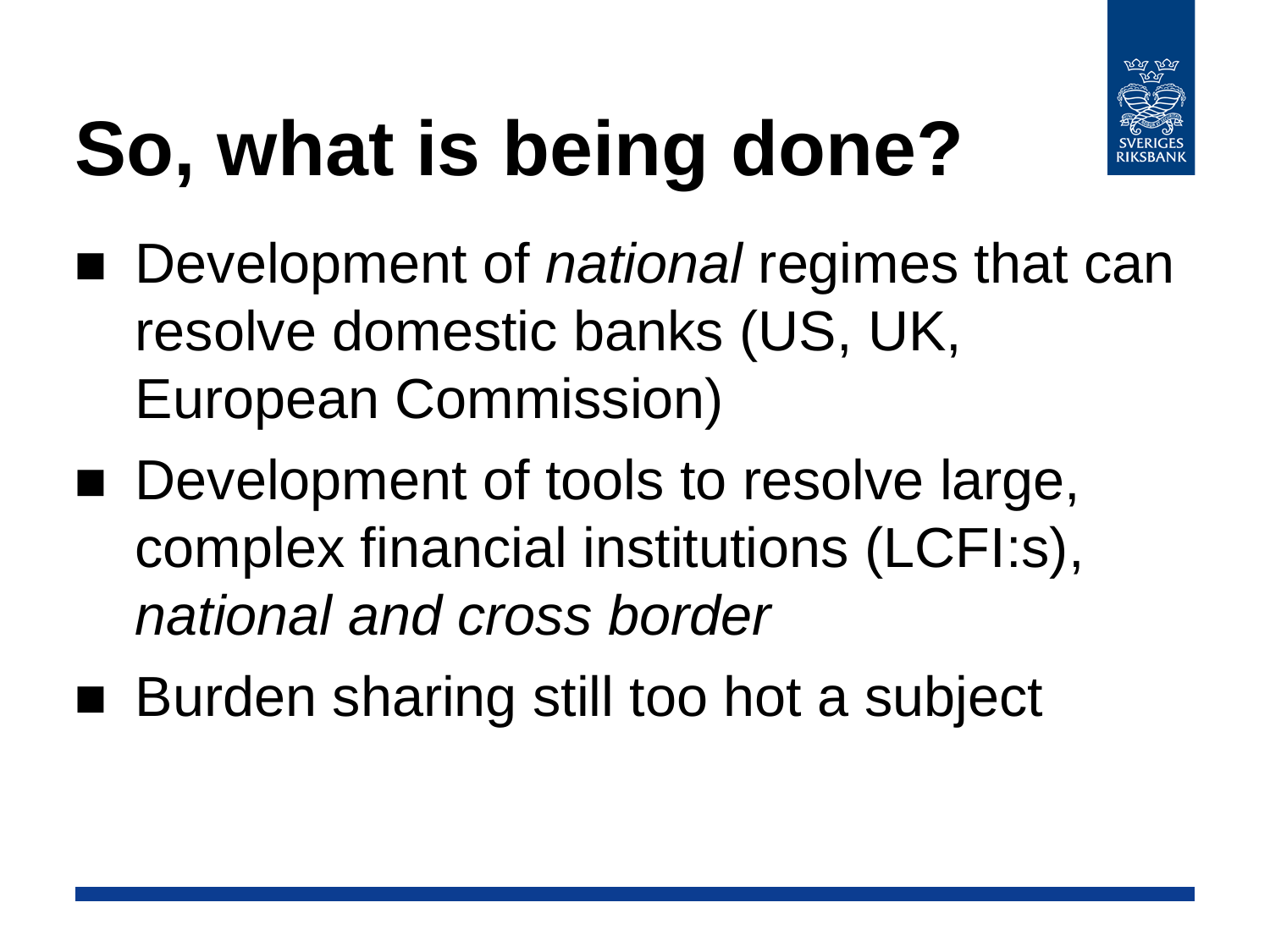#### **LCFIs**



- The basic question: Should we allow banks that we cannot resolve?
- Recovery and Resolution Plans (RRPs) may be a way forward
- In theory, perfect RRPs should make sure that there are no burdens to share
- $\blacksquare$  But there is still a long way to go....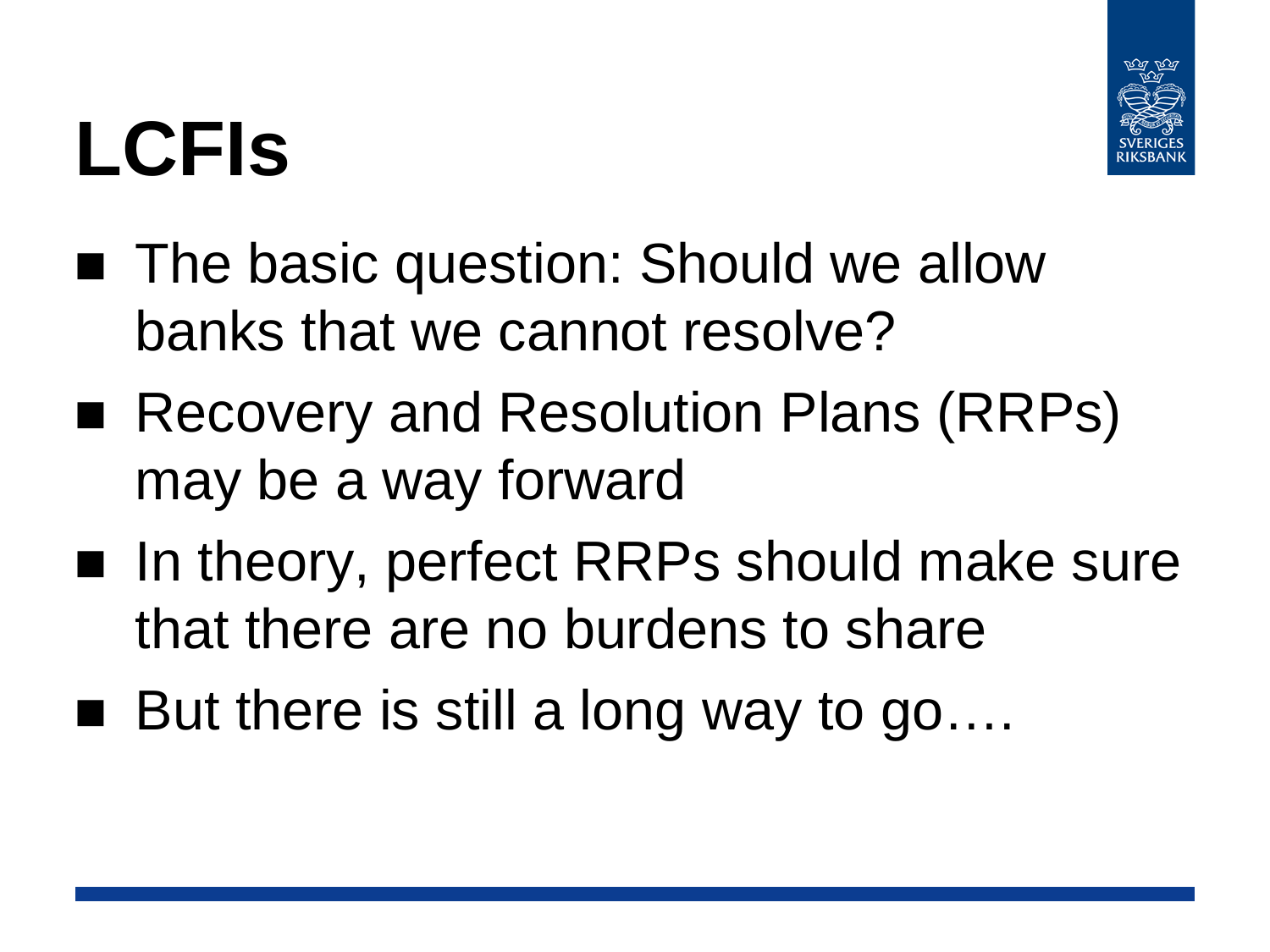#### **RRPs**



- **Igmilariation** / group specific plans for SIFIs
- Countries currently developing RRPs
- *Recovery plans* serve as guide for distressed banks when still under control of management
- Includes plans to conserve capital & liquidity, divest businesses, restructure liabilities, etc
- Written by banks, reviewed by supervisor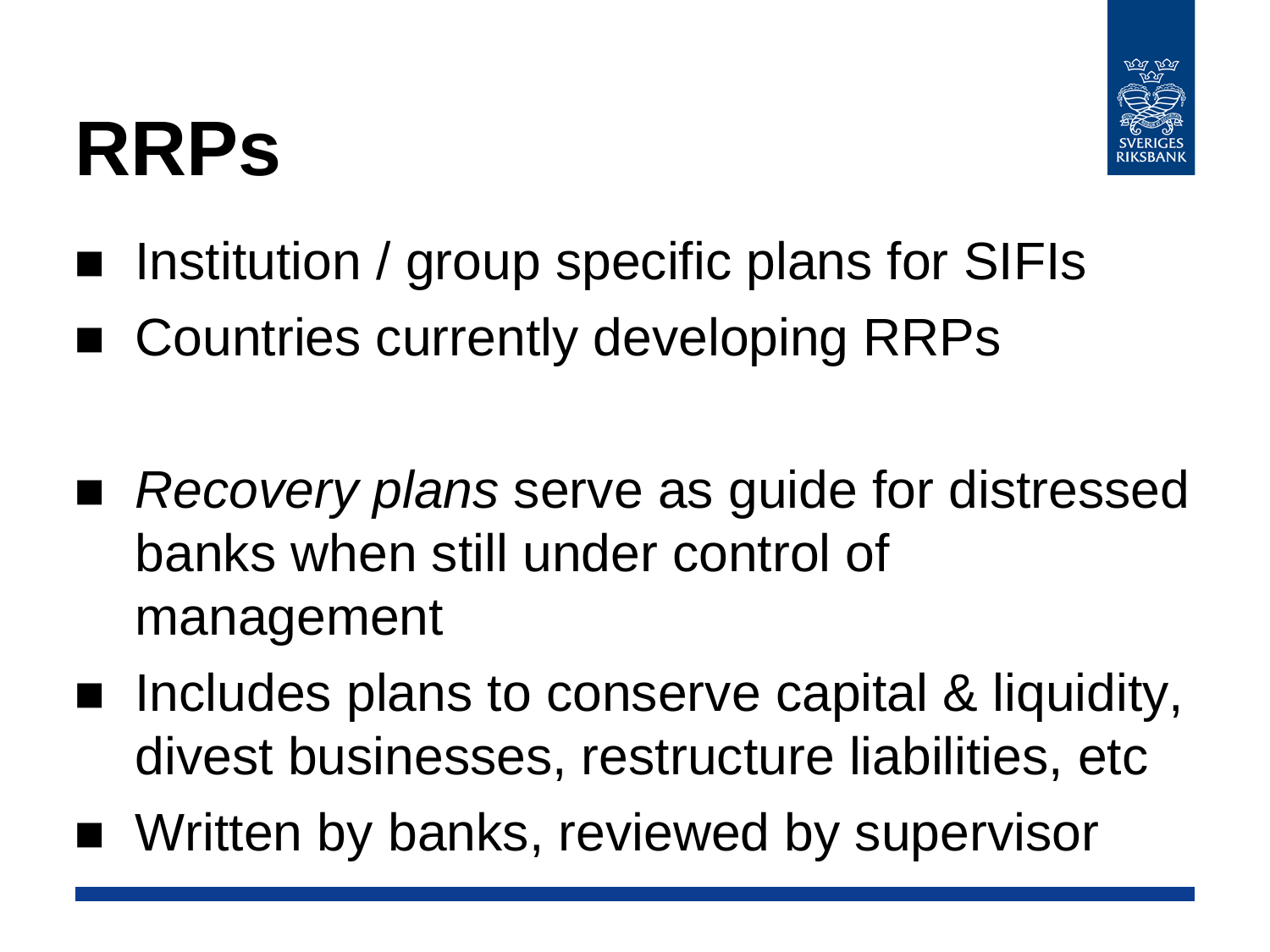#### **RRPs**



- *Resolution plans* guide authorities on how to resolve banks if recovery fails
- Includes identification of systemic activities, legal & business structure, cross-border issues, vital IT systems, etc
- Written by authorities (home and host), banks provide info
- Supervisory sanctions if RRPs not credible?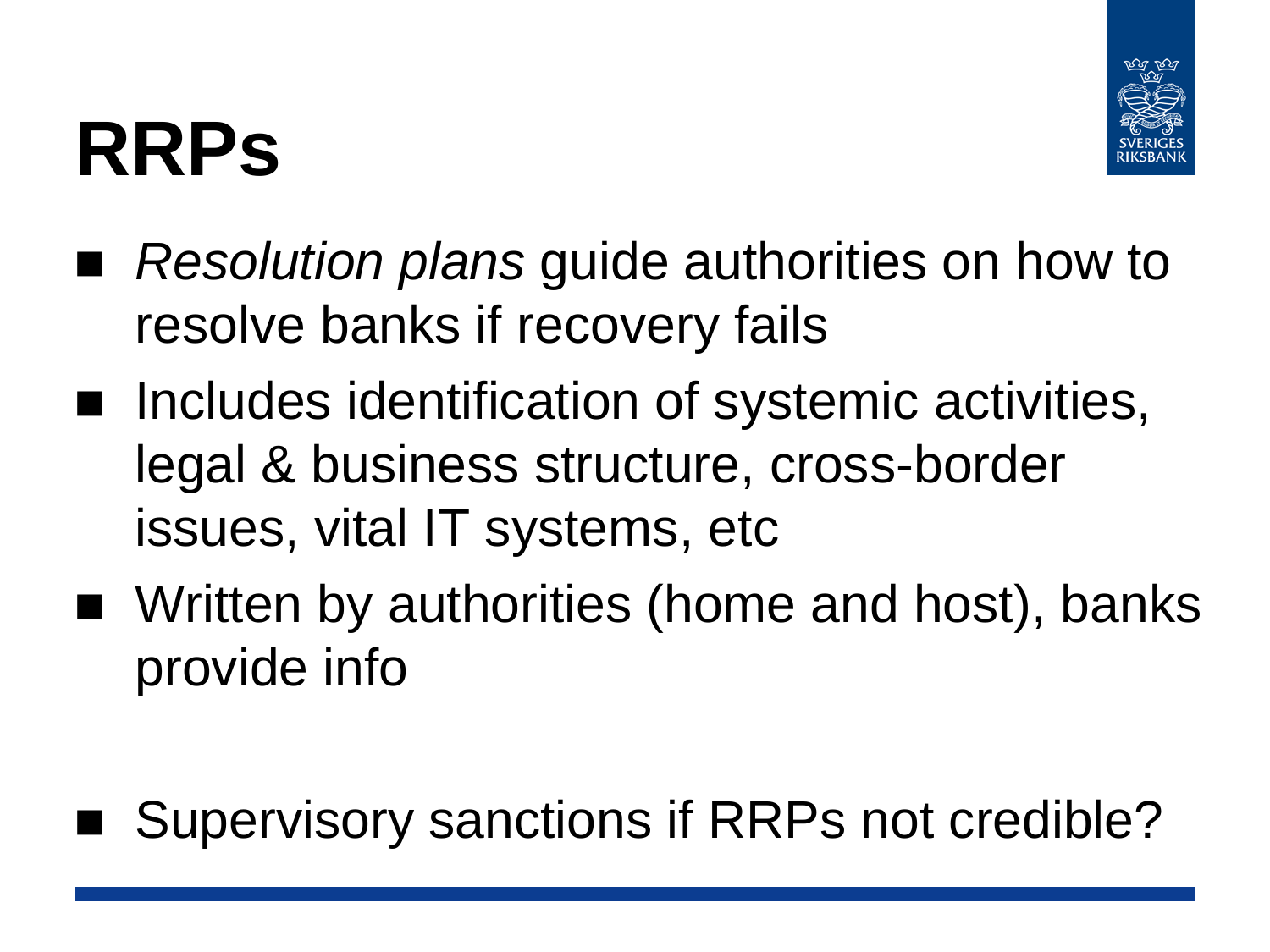#### **Nordea: Market share of household deposits**





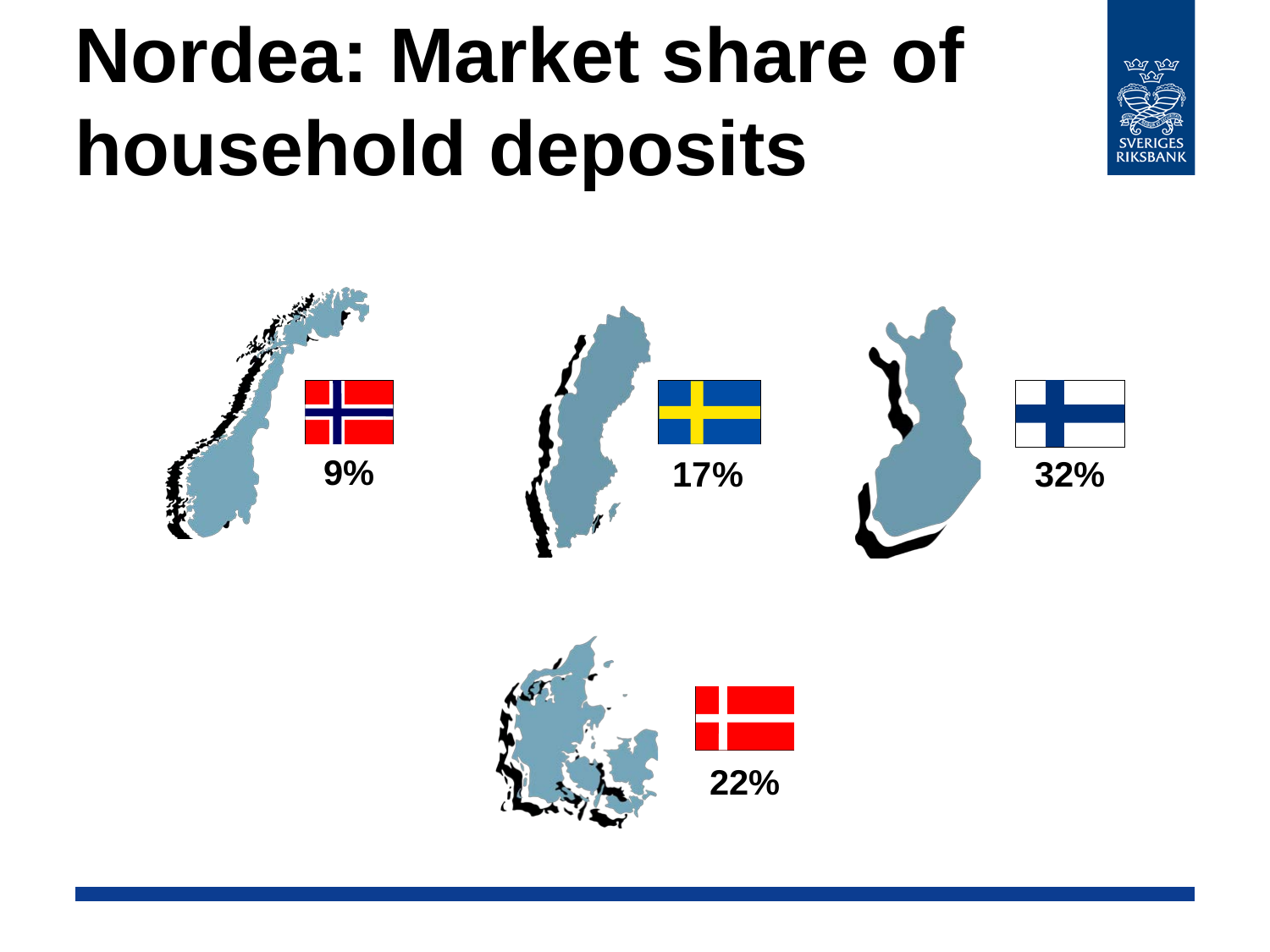

#### **Improved cooperation**

- General framework for cooperation eg Nordic MoU
	- Crisis Management Groups
		- **Share information to help determine systemic** importance and solvency position of banks
		- **Enable discussion and coordination of measures**
		- Coordinate media handling
		- **Prepare for burden sharing discussions**
	- **But not legally-binding**